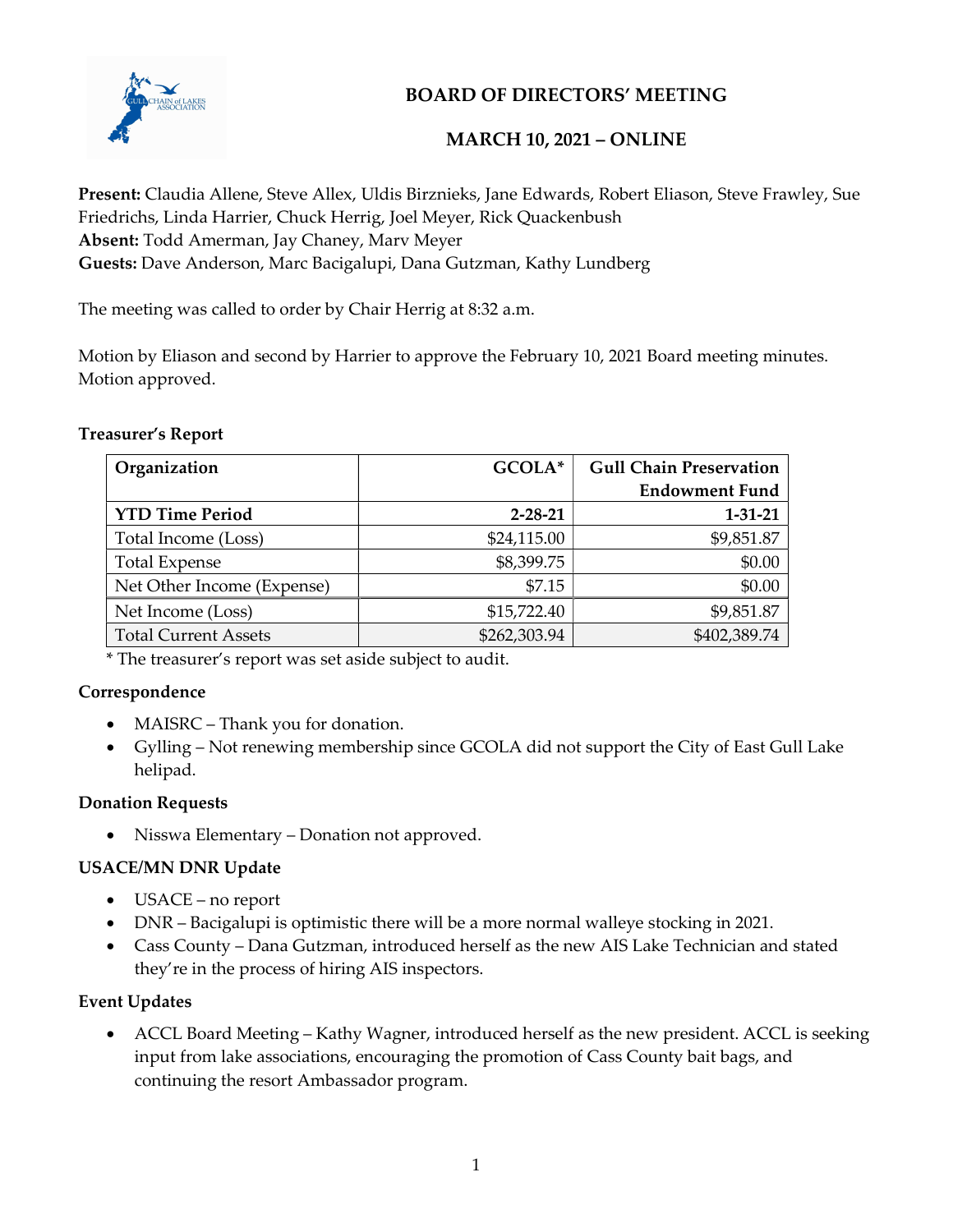

# BOARD OF DIRECTORS' MEETING

# MARCH 10, 2021 – ONLINE

## City of East Gull Lake Proposal

 Dorothy Whitmer requested a letter supporting her recommendation to add a requirement to the City of East Gull Lake Land Use Application to complete the GCOLA Score Your Shore assessment. The Board requested that references to Dorothy's role as the GCOLA Lake Steward Coordinator is removed from the proposal, but the link to the Score Your Shore assessment can be included.

## AIS Committee

 Allex submitted the DNR grant for the Lake Margaret weed spraying and the contracts with PLM for survey & spraying have been signed.

#### Communications Committee

 Lundberg announced the newsletter will be mailed soon. Anderson disclosed the website statistics. Harrier reviewed the newsletter advertiser list and that we will have higher advertising revenue in 2021 than 2020. Herrig will talk to Jim Christensen and Chaney will contact MN Inboard to determine why they are no longer advertising in the newsletter.

#### Environmental Committee

 Motion by Eliason and second by Quackenbush to approve the Lake Steward sign design with the Conservation Minnesota logo for those signs purchased by the Conservation Minnesota grant. Motion approved.

#### Finance & Audit Committee

• No report.

## Fisheries Committee

Herrig reminded everyone that new fishing licenses are needed beginning March 1, 2021.

## Gala Committee

 Edwards provided an update on plans including the assumption there may be less attendees due to COVID, we want to attract new/younger people with a more casual feel, and this is the year to try something new because of the pandemic. There will be a trip raffle that may include a staycation option with patio improvements/furniture and an electric bike raffle. She asked Board members to use the sponsor letter as they contact sponsors/donors.

## Government Relations Committee

 Birznieks reviewed the status of various bills in the state legislature. Minnesota may need a law prohibiting lead weights and sinkers , like lead shot for waterfowl hunting, to make the fishing gear more available/affordable. The Government Relations committee will explore this if it becomes a bill. Frawley stated the U of M might wait to publish the Wake Study results in the fall when the peer review has been completed. Due to the extent of information gathered additional studies may be completed on propeller wash and impact on types of shorelines.